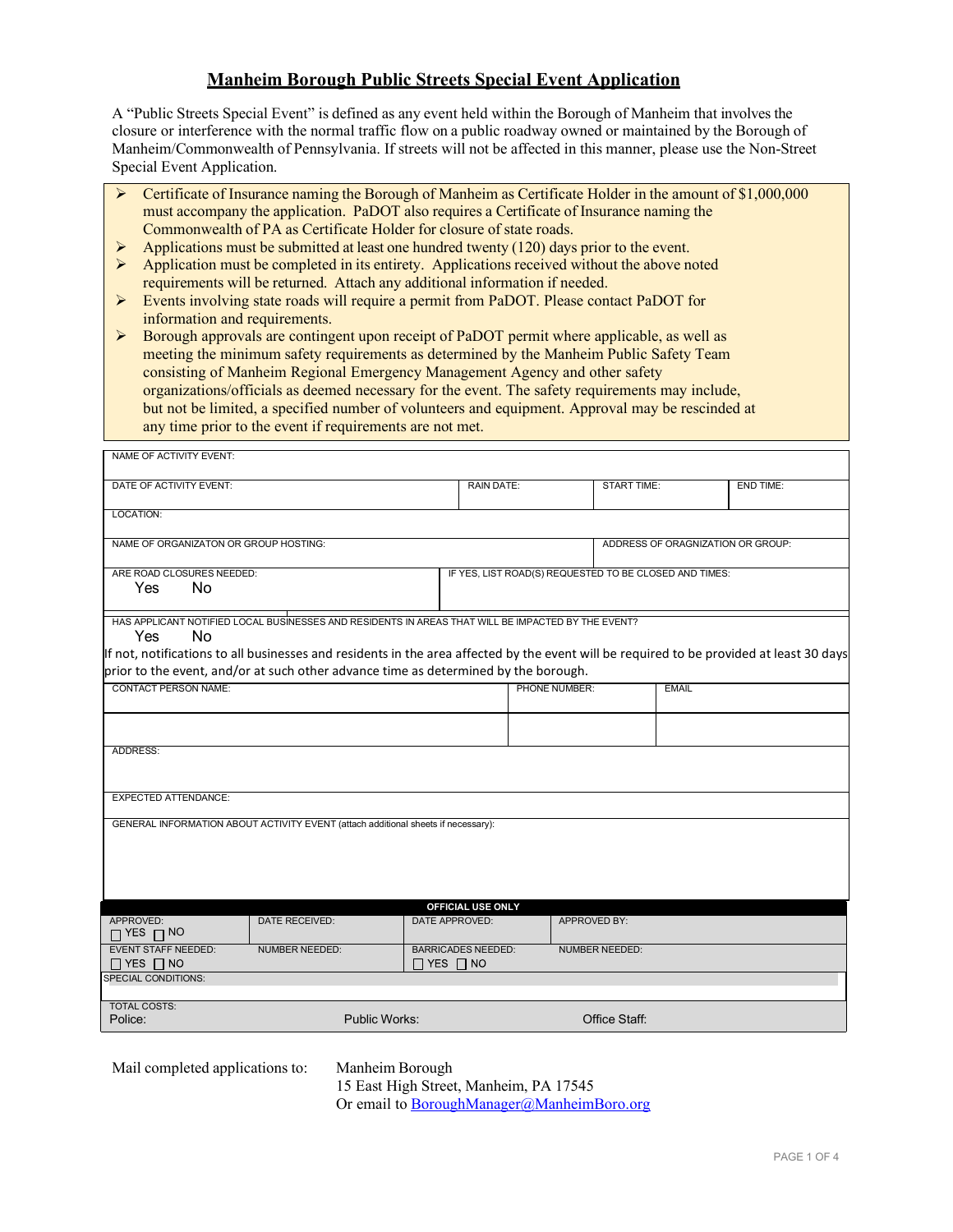## **The following information must be provided for processing of the application:**

**A detailed description of activity/event must be attached to this form. This includes times, locations, routes, maps (map should include location of vendors, rest rooms, trash cans, parking and shuttle bus). Special requests and an agenda/schedule of event activities; if not already stated in the application. If this is not attached, your application will not be processed. This applies to all new and previous applicants.**

- **1. Will you be distributing any literature or printed material?** If yes, please include samples.
- **2. Does your event include vendors, concession food sales or giveaways?** If yes, provide a list of vendors, locations, map of food vendors and any special requirements. Attach a copy of their Mercantile/Health License.
- **3. Were local businesses/vendors asked to participate in the event?** If yes, provide a list of local businesses that are participating.
- **4. Does your event involve entertainment?** If yes, provide a description of entertaining, arrival/department time(s), performance location(s) and contact information including name and phone number for each booked act.
- **5. Does your event involve the use of a public address system?** If yes, provide sound company contact information including name and phone number.
- **6. Borough of Manheim will determine if street cleaning is required and will notify the applicant before the event.**
- **7. Does your event involve the erection of tents, signs or banners?** If yes, provide a description of each.
- **8. Does your event provide an emergency lane free of any people, tents, vendors or other obstacles?**

If yes, provide a map of emergency access lane. NOTE: All events requiring street closure must have an emergency access lane.

**9. Each event will require one (1) toilet facility per 250 participants.** List number of toilet facilities available or ordered.

### **10. Does your event require trash clean-up?**

Each applicant is required to provide trash clean-up and disposal after the event. This includes clean-up of affected areas not limited to streets, sidewalks and other public use areas. Event sponsors must provide for recyclables containers (cans, plastic bottles). The Borough reserves the right to charge the applicant for trash left in the right-of-way at \$25.00 per 15 minute increments.

#### **11. Please list other special activities not covered above:**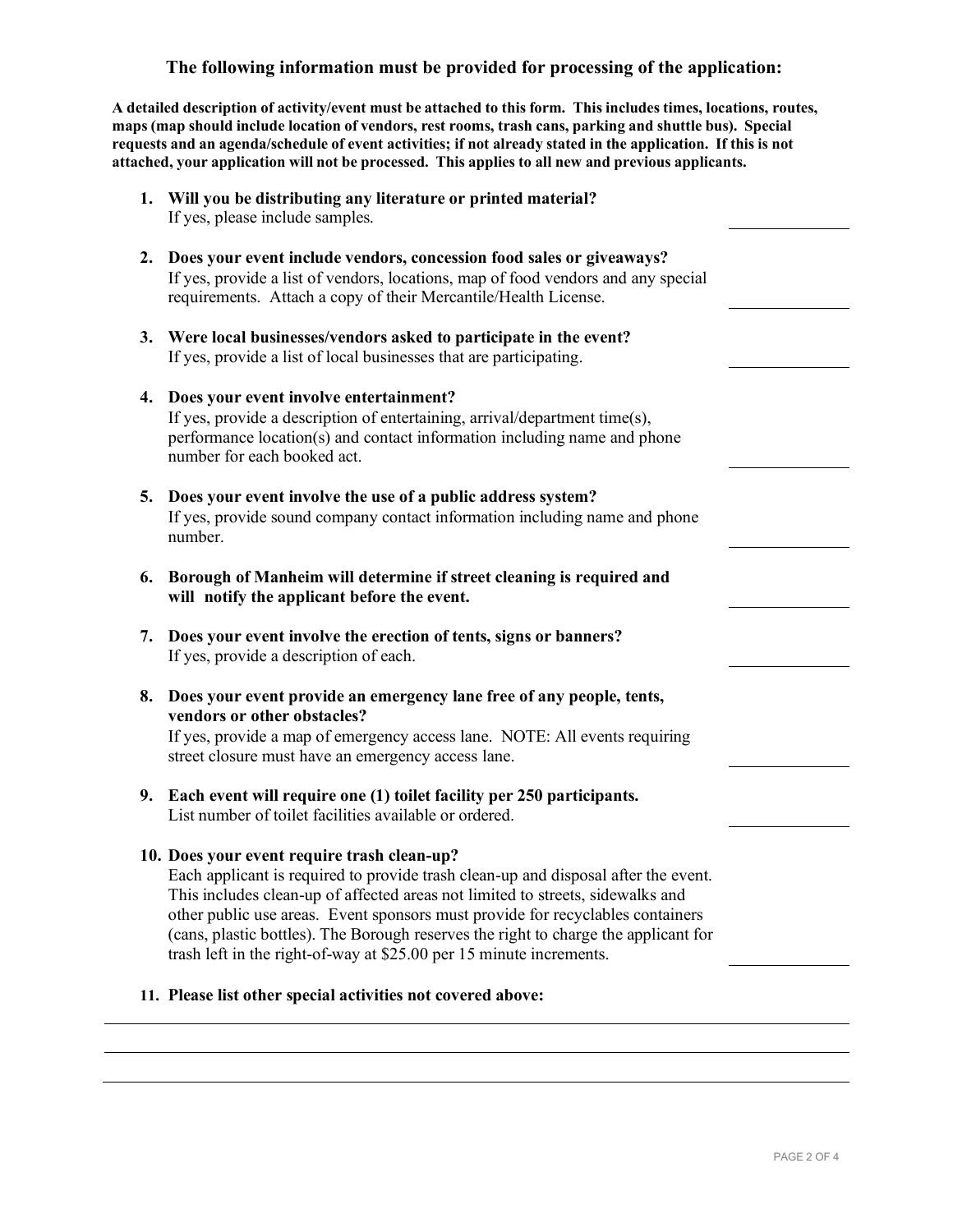- 1. Fundraising/vendor sales activities on public space are permitted only for the support of non-profit organizations with a current section  $501(c)(3)$  exemption issued by the Internal Revenue Service (IRS).
- 2. Any activity involving food sales or giveaways will be subject to all Health Code regulations.
- 3. No person, vendor or object may block the emergency access lane. Person(s) found in violation will be prosecuted.
- 4. All Borough Ordinances and Zoning Ordinances apply to all activities/events, unless a temporary exception has been issued by the Borough Council. This includes event advertising signs – please contact the borough codes officer for sign information.
- 5. Attachment of poster, signs, placards, etc. to any public property is prohibited. Any distribution of flyers, leaflets, brochures, printed literature and materials must have prior approval from the Borough Council. Also, no person(s) shall deface, disfigure, damage or tamper with any Borough property or Public property.
- 6. Any person found in possession of a controlled substance or alcoholic beverage(s) on Borough owned property or public property will be prosecuted to the fullest extent of the law.
- 7. If you cancel your event prior to thirty (30) days of the scheduled date, you will receive a full refund. If you cancel less than thirty (30) days, but prior to seven (7) days of your event you will receive ½ refund. If you cancel your event less than seven (7) days of your event, no refund will be given. If your event must be cancelled due to uncontrollable circumstances, i.e. weather or disaster, the Borough of Manheim will allow the event to be re-scheduled without any additional permit needed. The Borough of Manheim reserves the right to cancel an activity/event for any reason. In the event the Borough of Manheim cancels your event for any reason, you will be provided with an alternate date or refund of your permit fee(s). The Borough of Manheim bears no obligation to provide reimbursement for any out-of-pocket expenses that the permit holder may have incurred related to organizing or promoting your event.
- 8. All costs for the event are the responsibility of the event coordinator. If the Manheim Borough Police Department event staff is required, costs will be paid by the sponsoring organization.